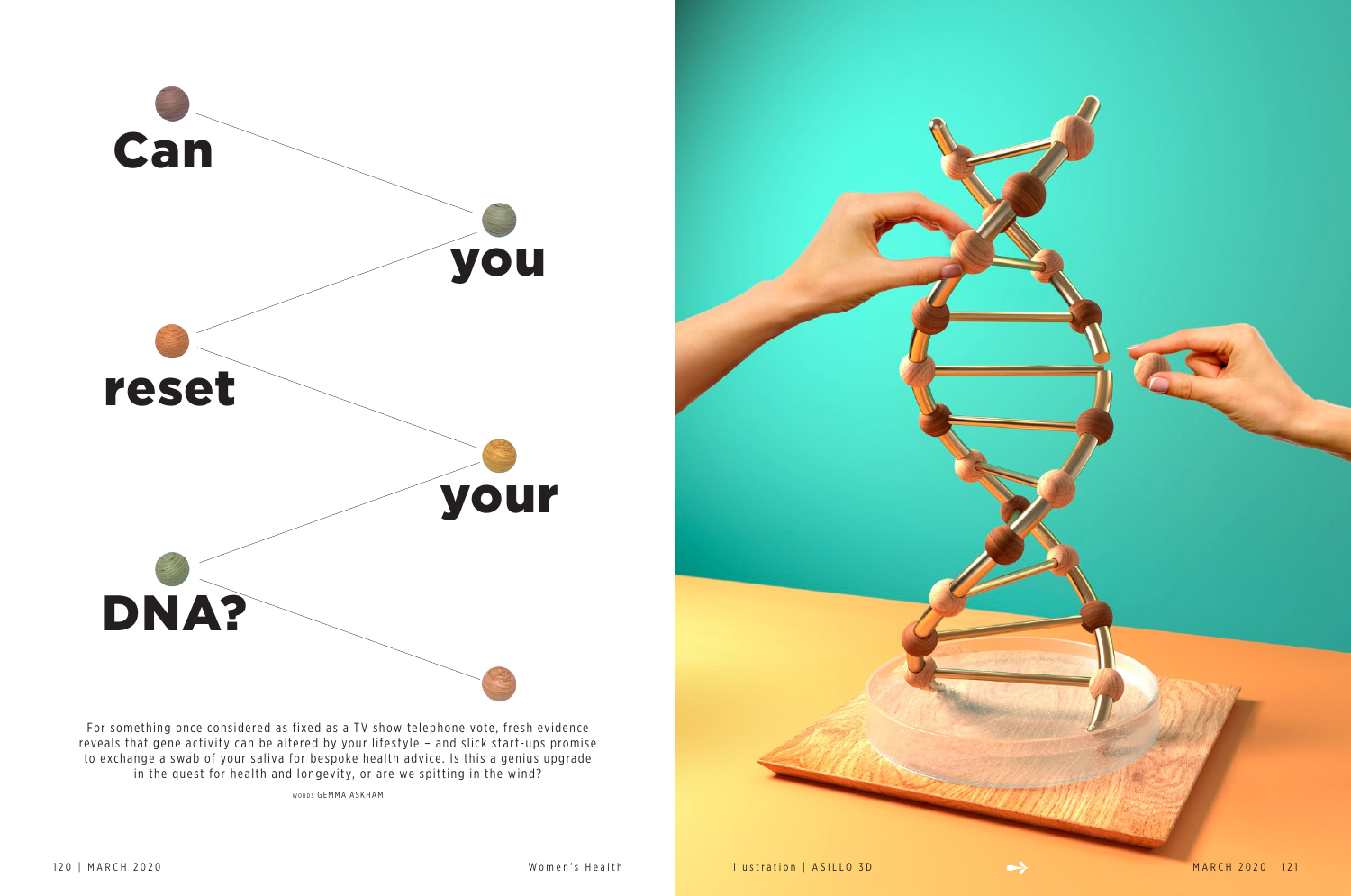hould you happen to share a carriage with Julia and Tracey on the train from Hampshire to London – a trip they take together every four years for tests at St Thomas' Hospital – little about them would reveal that they're two of the most medically studied women in the world. It's only when you look past their different hair colours (brunette, blonde) and fashion choices (Breton stripes, florals), and double-take at the similarity in their smiles, uncanny chin dimples and shared button noses, that you spot their uniqueness – or lack of it. Julia and Tracey, both 52, are identical twins and, for health researchers like those at TwinsUK – the biggest twin register in the UK, linked with King's College London – they're a winning lottery ticket. But the twins' megabucks value isn't from their perfectly matched DNA sequence, it lies in their different lifestyles. If only one twin were to develop a condition, such

as Julia's anxiety or Tracey's type-2 diabetes, it shows that something could have changed one twin's genetic activity in a way that the other was immune to. This is epigenetics in action: 'epi' from the Greek meaning 'in addition to', plus genetics, your fixed DNA sequence. The hottest pursuit in labs right now is unravelling how influences like your postcode, workout habits and food shop can lead to chemical alterations that tinker with the way your genes work. Now, the quest is moving into the preventative healthcare market, via the launch of DNA and epigenetics testing kits. But can parting with your saliva, along with hundreds of pounds, tell you anything useful, or influence your day-to-day behaviour?

TRAIT EXPECTATIONS If this sounds like the nature versus nurture debate from year 10 biology, it kind of is – with scientists now judging it a draw, agreeing that *both* play their part. 'Epigenetics is the study of changes in gene activity, which vary according to body tissue, stage of life and in response to your experiences and environment,' confirms Dr Jess Buxton, senior lecturer in medical genetics at Kingston University. While a complete set of genetic instructions (a genome) is written in every cell of your body, they don't all require the full set of instructions to fulfil their function. So, cells pick and choose on a need-to-use basis, like when you buy a new microwave and ignore the 11 manuals written in languages you don't understand.

The kind of genetics that's controlled by your cells, in line with their job descriptions, is pretty stable. As for those epigenetic changes spurred by your environment, they're more dynamic. They occur due to a process called DNA methylation. Not the title of a new Radiohead album, but the addition of a methyl – what we'll think of as a cellular highlighter pen – that flags up whether a specific gene's activity should be turned up or down. Pollution, smoking, ageing, stress and weight are all thought to influence this chemical change – and variations away from normal methylation over time have been linked with the development of cancer, autoimmune problems and neurological disorders, such as dementia and Alzheimer's. During the past 10 to 20 years, identifying exactly how DNA methylation varies in health and disease has been a busy area of research, according to Dr Buxton. 'We now know that methylation levels in the gene involved in regulating cell growth are different in smokers compared with non-smokers,' he

says. 'What's more, this difference is reversible – quit smoking and this epigenetic biomarker eventually begins to resemble that seen in non-smokers. There's a lot of interest in how this kind of information could be used to monitor changes in people's health and develop new ways of preventing and predicting disease.'



### TESTING TIMES

It was with preventative medicine in mind that, in 2018, a biotech start-up called Chronomics, founded by three Cambridge University PhD researchers, launched a saliva test to measure DNA methylation in genetically curious consumers. Combining a sample of your finest froth with answers to one of the most detailed questionnaires you'll ever complete (orgasm frequency, anyone?), Chronomics uses complex algorithms and epigenetic data to build a picture of how you're looking internally. Log on to the glossy website and you'll find out your biological age – which, unlike the date on your birth certificate, is more a measure of how hard you've lived than how long you've lived – your cigarette smoke exposure (firsthand or otherwise), your metabolic state (a glimpse at your metabolism speed via your diet and exercise habits), plus, your cumulative alcohol intake (your long-term health hangover from booze). You'll also see how your scores compare with those of people of a similar age in your region, and get general tips (eat less processed food, do more yoga) to help you reverse the clock. 'The majority of diseases that affect us today

are things that creep up on you over years, such as heart disease, largely because of the lifestyle choices you make,' explains Chronomics CEO Tom Stubbs, who notes that the majority of customers – currently numbering in the low thousands – are aged between 35 and 55, have experienced the first hint of their own mortality via a health scare or ageing parents. Such data would no doubt prove useful to someone in need of a health-based kick up the arse; but it's arguably less so for those for whom healthy habits are part and parcel of their routine, as *WH* Editor-In-Chief Claire Sanderson discovered. 'I was looking to fine-tune my wellness routine – to find out what kind of training I'm best suited to or whether I'm particularly sensitive to carbs – but all I really got was confirmation that I lead a healthy lifestyle,' she explains. Aged 41, the news that her biological age was 34 was 'a lovely pat on the back', as was the news that she could live until 110 free from major diseases if she continued to follow her current healthy lifestyle. 'But I would expect to get results like this as I'm very aware of my own health – I barely drink, I don't smoke, I exercise loads. I imagine this test would be better suited to someone who hasn't lived a particularly healthy lifestyle and needs a bit of a shock to change their habits – and statistics tell us that there are a lot of people who could benefit from this kind of advice – but, for someone like me, I felt it lacked actionable advice.'

Epigenetics tests only look at *modifications* to DNA, rather than your actual full sequence – the latter

being the unchangeable genetic code inherited from your parents that's analysed in ancestry and genetic tests – so you only find out data that you can do something about. Other companies are cherrypicking the best bits of both worlds. When British firm Muhdo was founded in 2016, it specialised in providing nutrition-focused genetic information and eating plans to elite athletes. In 2019, it added epigenetic profiling to its one-off DNA test, and now offers tailored testing and dietary programmes to regular punters as well as sports stars. While Muhdo won't delve into disease diagnostics, it does offer detailed insights into the genes surrounding nutrition. Muhdo's director of nutrigenomics James Brown, who devised dietary plans for Formula 1 drivers before the loss of two cousins to cystic fibrosis spurred him to go back to university to study genetics, explains that the absorption of vitamin D alone involves three or four genes. 'We all have these genes, but I might absorb vitamin D from a food source at a rate of 80% and you might absorb it at a rate of 20%,' he explains. 'Once you know someone's rate – and that's where epigenetics comes in – you can improve it.' In this case, by taking a supplement and increasing intake of dark green leafy veg, which is rich in sulforaphane, a nutrient that improves absorption of vitamin D. Mudho applies this methodology to every nutrient its tests analyse; it then provides tools – recipes, sleep modifications, workout plans



## **Pollution , smoking, a geing, stress and wei ght are all thou ght to influence chan ges in your genes**